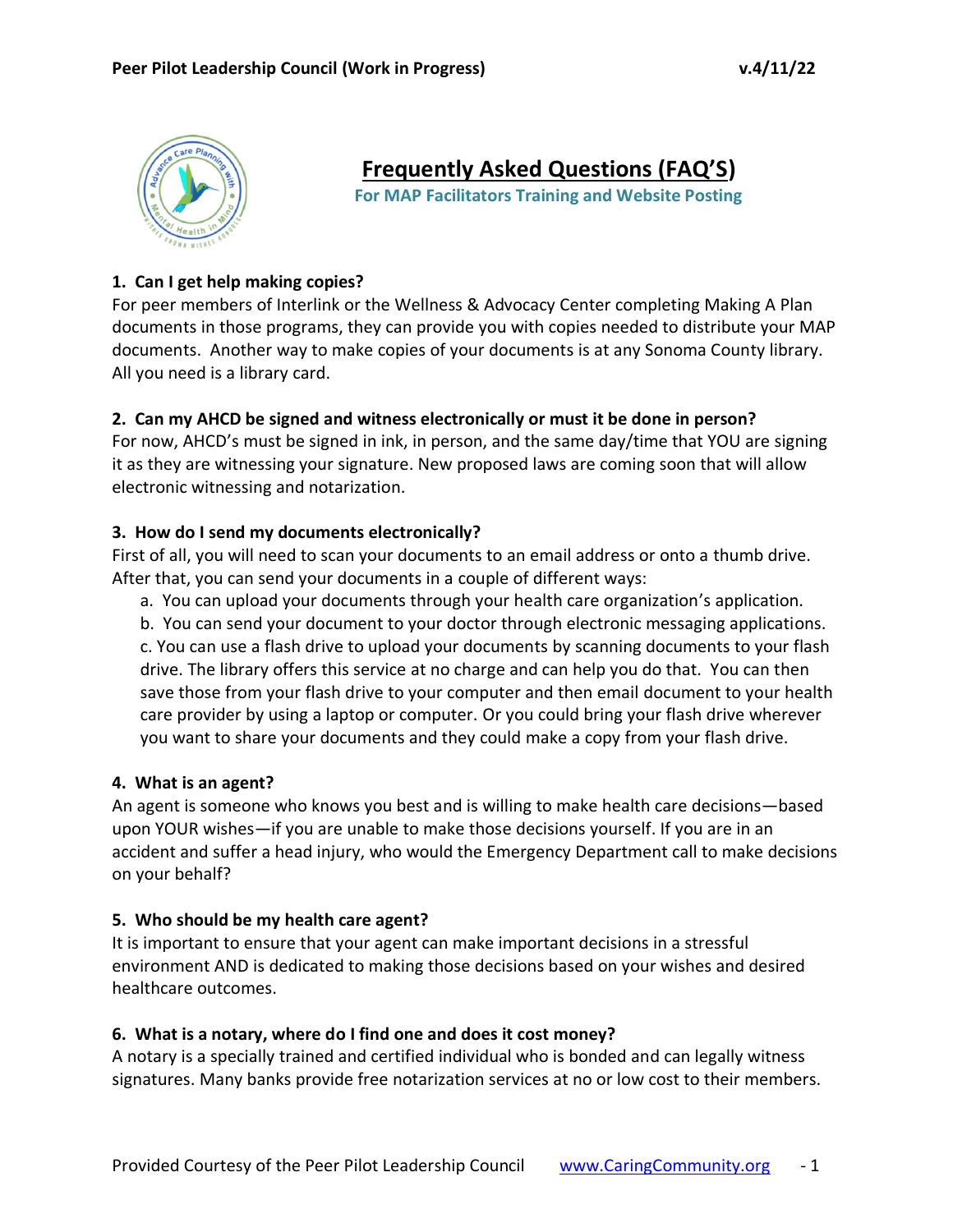In addition, notarization services are available at UPS stores and cost about \$25.00 for each document.

## **7. Do I have to have the document notarized?**

No, 2 witness signatures are acceptable. These witnesses are witnessing YOU sign your document, so it's important to not sign your completed ACHD unless they are both in your presence and ready to sign! All the dates must be the same.

## **8. Can I use this to indicate my choice to have physician assisted dying?**

No. The California End of Life Options Law has requirements that must be met. The Advanced Directive is invoked when you no longer have the ability to make healthcare decisions for yourself, while the End of Life Options Law requires you to be of sound mind, along with other criteria.

# **9. Can I get help filling out the Making A Plan forms?**

In Santa Rosa, you can get help at Interlink and at the Wellness & Advocacy Center by appointment with a Peer Specialist trained to work as a MAP Facilitator. Ask about this at either Center to learn more and make an appointment.

# **10. Will the healthcare provider recognize/honor my MAP AHCD when I submit to them?**

Yes. The MAP AHCD when completed and properly signed is a legally recognized AHCD under CA law. The AHCD legally names your agent, who will make healthcare decisions on your behalf when you are unable to make those decisions yourself. Your agent will be your advocate and will be responsible for working with your healthcare providers to ensure that care meets your wishes and expectations.

## **11. Can I designate someone on my care team to be my health care agent?**

No. Current guidelines prohibit any health care team member to act as an ADHC agent for a client or patient's behalf. It's best to choose someone who knows you best and would not be involved in your direct care.

# **12. If I were to end up in a Court-Ordered Conservatorship, could I have a say about who the court would appoint?**

In your AHCD you can "nominate" your health care agent to be your conservator should need arise. To do that add this statement below to you AHCD under "Additional Instructions:" See "Nomination of Conservator Statement" attached. Your statement would be printed in ink or typed on a separate piece of paper and attached. This statement excerpted from the CA Probate Code AHCD should read:

## Nomination of Conservator Statement

If a conservator of my person needs to be appointed by the court, I nominate the agent designated in this form. If that agent is not willing, able, or reasonably available to act as conservator, I nominate the alternate agents whom I have named, in the order designated.